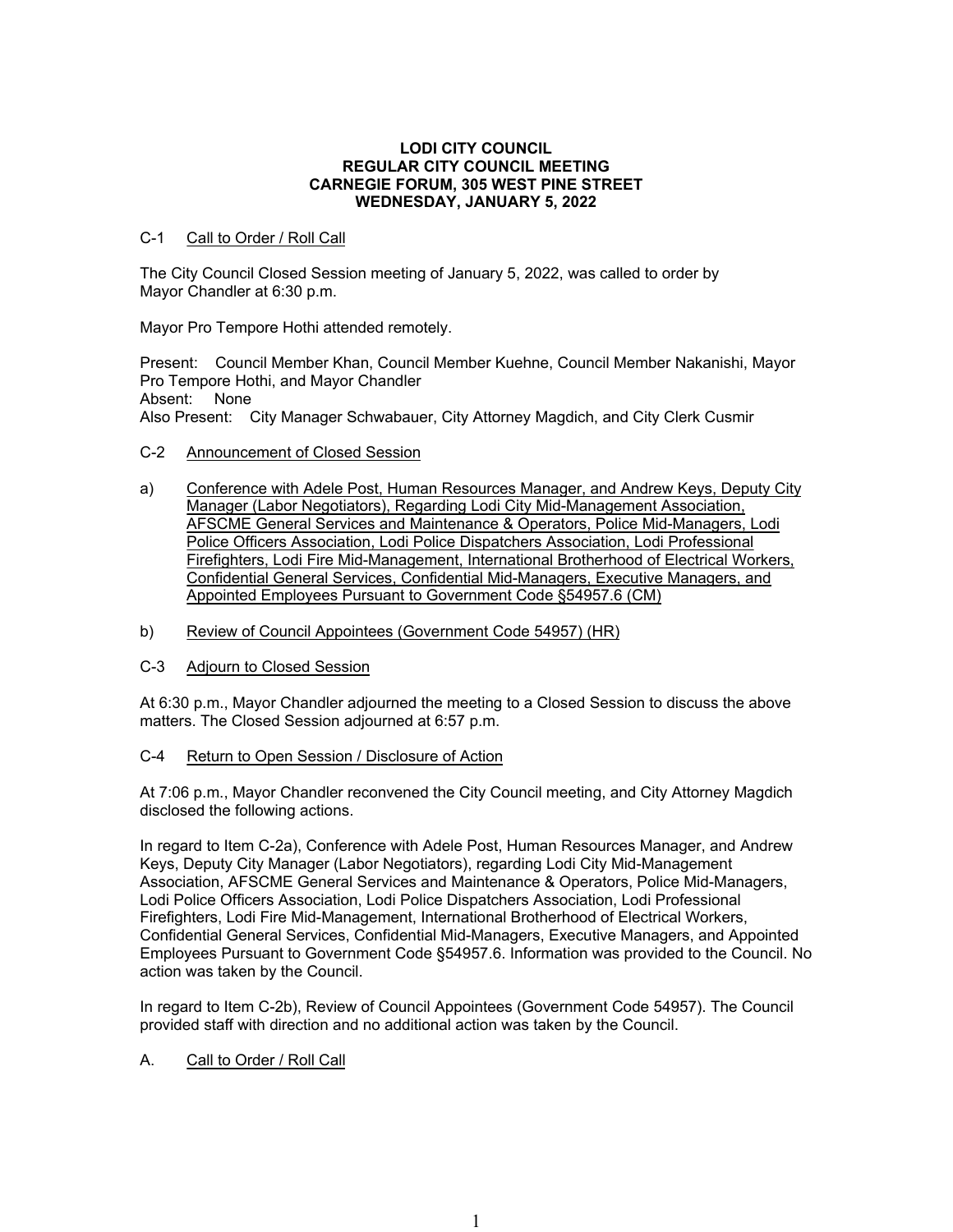The Regular City Council meeting of January 5, 2022, was called to order by Mayor Chandler at 7:06 p.m.

Mayor Pro Tempore Hothi attended remotely.

Present: Council Member Khan, Council Member Kuehne, Council Member Nakanishi, Mayor Pro Tempore Hothi, and Mayor Chandler Absent: None Also Present: City Manager Schwabauer, City Attorney Magdich, and City Clerk Cusmir

- B. Presentations None
- C. Consent Calendar (Reading; Comments by the Public; Council Action) All matters listed on the consent calendar are considered to be routine and will be acted upon by one motion. There will be no separate discussion of these items. If a member of the public would like a consent calendar item pulled and discussed separately, refer to the Notice at the beginning of this agenda.

Council Member Khan made a motion, second by Council Member Kuehne, to approve the following items hereinafter set forth, **except those otherwise noted**, in accordance with the report and recommendation of the City Manager.

ROLL CALL VOTE

The City Council held a ROLL CALL vote (all voiced their votes).

C-1 Receive Register of Claims for November 12, 2021 through December 16, 2021 in the Total Amount of \$13,121,526.71 (FIN)

Claims were approved in the amount of \$13,121,526.71.

C-2 Approve Minutes (CLK)

The minutes of November 3, 2021 (Regular Meeting), November 17, 2021 (Regular Meeting), November 30, 2021 (Shirtsleeve Session), December 1, 2021 (Regular Meeting), December 7, 2021 (Shirtsleeve Session), December 14, 2021 (Shirtsleeve Session), December 15, 2021 (Regular Meeting), December 21, 2021 (Shirtsleeve Session), and December 28, 2021 (Shirtsleeve Session) were approved as written.

C-3 Adopt Resolution Authorizing Inclusion of Henning Getaway Project into FY 2021/22 Capital Improvement Program and Appropriating Funds (\$450,000) (EU)

Adopted Resolution No. 2022-01 authorizing inclusion of Henning Getaway Project into FY 2021/22 Capital Improvement Program and appropriating funds in the amount of \$450,000.

C-4 Accept Improvements Under Contract for Old City Hall Tower Demolition Project (PW)

Accepted the improvements under the contract for Old City Hall Tower Demolition Project.

C-5 Accept Improvements Under Contract for Well 6R Granular Activated Carbon Replacement (PW)

Accepted the improvements under the contract for Well 6R Granular Activated Carbon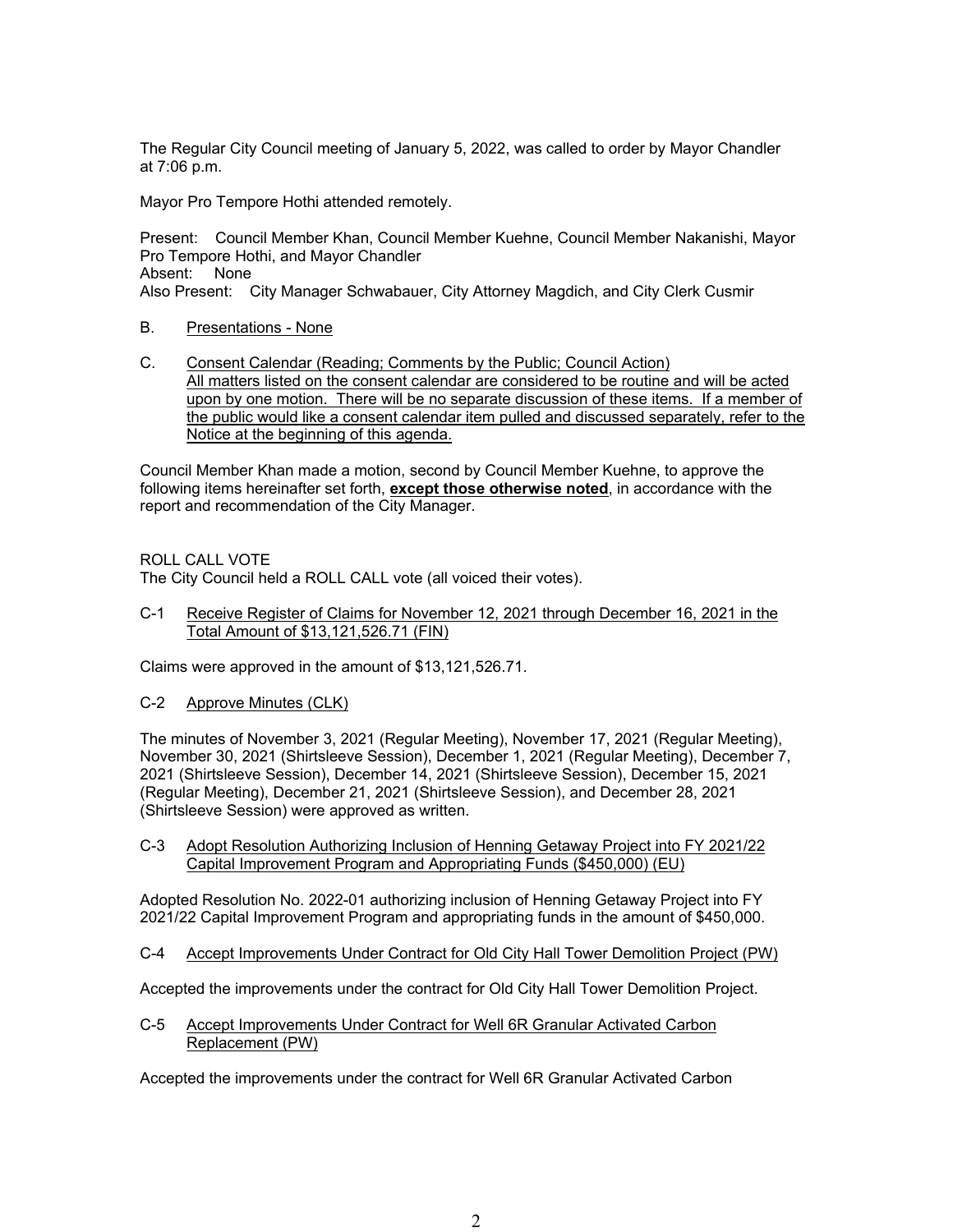Replacement.

C-6 Accept Improvements Under Contract for Well 28 Granular Activated Carbon Filter System (PW)

Accepted the improvements under the contract for Well 28 Granular Activated Carbon Filter System.

C-7 Adopt Resolution Accepting Gateway North Subdivision, Unit No. 2 (Tract No. 3976) Public Improvements and Authorizing City Manager to Execute Landscape Maintenance Agreement (PW)

Adopted Resolution No. 2022-02 accepting Gateway North Subdivision, Unit No. 2 (Tract No. 3976) Public Improvements and authorizing the City Manager to execute a Landscape Maintenance Agreement.

C-8 Adopt Resolution Authorizing City Manager to Execute Professional Services Agreement with Quest Media and Supplies, Inc., for Information Technology Business Continuity and Disaster Recovery Planning (Not to Exceed \$95,000) and Appropriating Funds (\$64,455.94) (IT)

Adopted Resolution No. 2022-03 authorizing the City Manager to execute a Professional Services Agreement with Quest Media and Supplies, Inc., for Information Technology business continuity and disaster recovery planning, in an amount not to exceed \$95,000, and appropriating funds in the amount of \$64,455.94.

C-9 Adopt Resolution Authorizing City Manager to Execute Amendment to Professional Services Agreement with Garland/DBS, Inc., of Cleveland, Ohio, for Hutchins Street Square Roof Repair Project Phase 4 and Transfer Funds (\$16,239) (PW)

Adopted Resolution No. 2022-04 authorizing the City Manager to execute an amendment to the Professional Services Agreement with Garland/DBS, Inc., of Cleveland, Ohio, for Hutchins Street Square Roof Repair Project Phase 4 and transferring funds in the amount of \$16,239.

C-10 Adopt Resolution Rescinding Resolution No. 2021-258 and Authorizing City Manager to Execute Professional Services Agreement with Clean Energy, of Newport Beach, for Monthly and Preventative Maintenance and Repairs of Compressed Natural Gas Fueling Station (\$175,000) (PW)

Adopted Resolution No. 2022-05 rescinding Resolution No. 2021-258 and authorizing the City Manager to execute a Professional Services Agreement with Clean Energy, of Newport Beach, for monthly and preventative maintenance and repairs of Compressed Natural Gas Fueling Station, in the amount of \$175,000.

C-11 Adopt Resolution Authorizing City Manager to Execute Agreement with San Joaquin Council of Governments for Funding Allocation for Garfield Street Safe Route to School Project (PW)

This item was pulled at the request of Council Member Kuehne. Public Works Director Charlie Swimley provided details about the Safe Routes to School Project and the improvements that are made as part of the project scope. Council Member Kuehne spoke about the project funding through Measure K.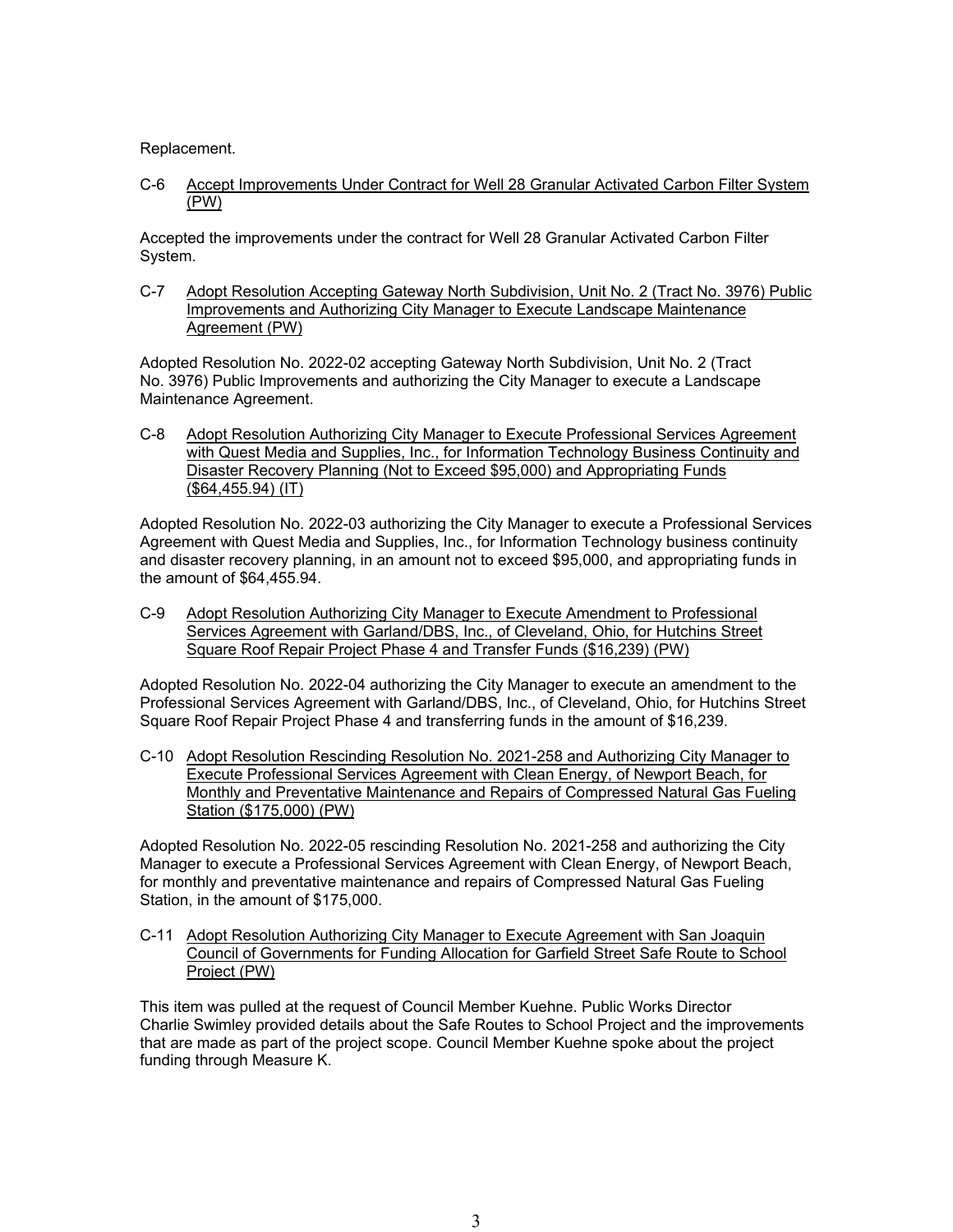Council Member Khan made a motion, second by Council Member Kuehne, to adopt Resolution No. 2022-06 authorizing the City Manager to execute an agreement with San Joaquin Council of Governments for funding allocation for Garfield Street Safe Route to School Project.

#### VOTE:

The above motion carried by the following vote: Ayes: Council Member Khan, Council Member Kuehne, Council Member Nakanishi, Mayor Pro Tempore Hothi, and Mayor Chandler Noes: None Absent: None

#### ROLL CALL VOTE

The City Council held a ROLL CALL vote (all voiced their votes).

C-12 Adopt Resolution Authorizing Library Director to Accept Zip Books Grant Funding (\$5,000) from California State Library and Appropriating Funds (\$5,000) (LIB)

Adopted Resolution No. 2022-07 authorizing the Library Director to accept Zip Books Grant Funding, in the amount of \$5,000, from California State Library and appropriating funds in the amount of \$5,000.

C-13 Notice of Plan for Mobile Library Grant Proposal for Fiscal Year 2023-2024 Approved by Library Board of Trustees (Information Only) (LIB)

This item was pulled at the request of Council Member Khan. Council Member Khan thanked the Library Board of Trustees for providing the Council with the mobile library grant proposal and spoke about the importance of providing individuals living on the eastside with more opportunities to access the library.

Council Member Nakanishi commended Council Member Khan and his work on this project.

C-14 Notice of Modification of Library Public Hours Approved by Library Board of Trustees (Information Only) (LIB)

Received notice of modification of Library public hours approved by Library Board of Trustees (information only).

C-15 Adopt Resolution Approving Impact Mitigation Fee Program Annual Report for Fiscal Year 2020/21 (FIN)

Adopted Resolution No. 2022-08 approving Impact Mitigation Fee Program Annual Report for Fiscal Year 2020/21.

C-16 Post for Expiring Terms on Lodi Improvement Committee and Vacancy for Greater Lodi Area Youth Commission Adult Advisor (CLK)

Directed the City Clerk to post for the following expiring terms and vacancy:

Lodi Improvement Committee

David Diskin - Term to expire March 1, 2022 Vanessa Madrigal-Lauchland - Term to expire March 1, 2022 Sandra Vargas - Term to expire March 1, 2022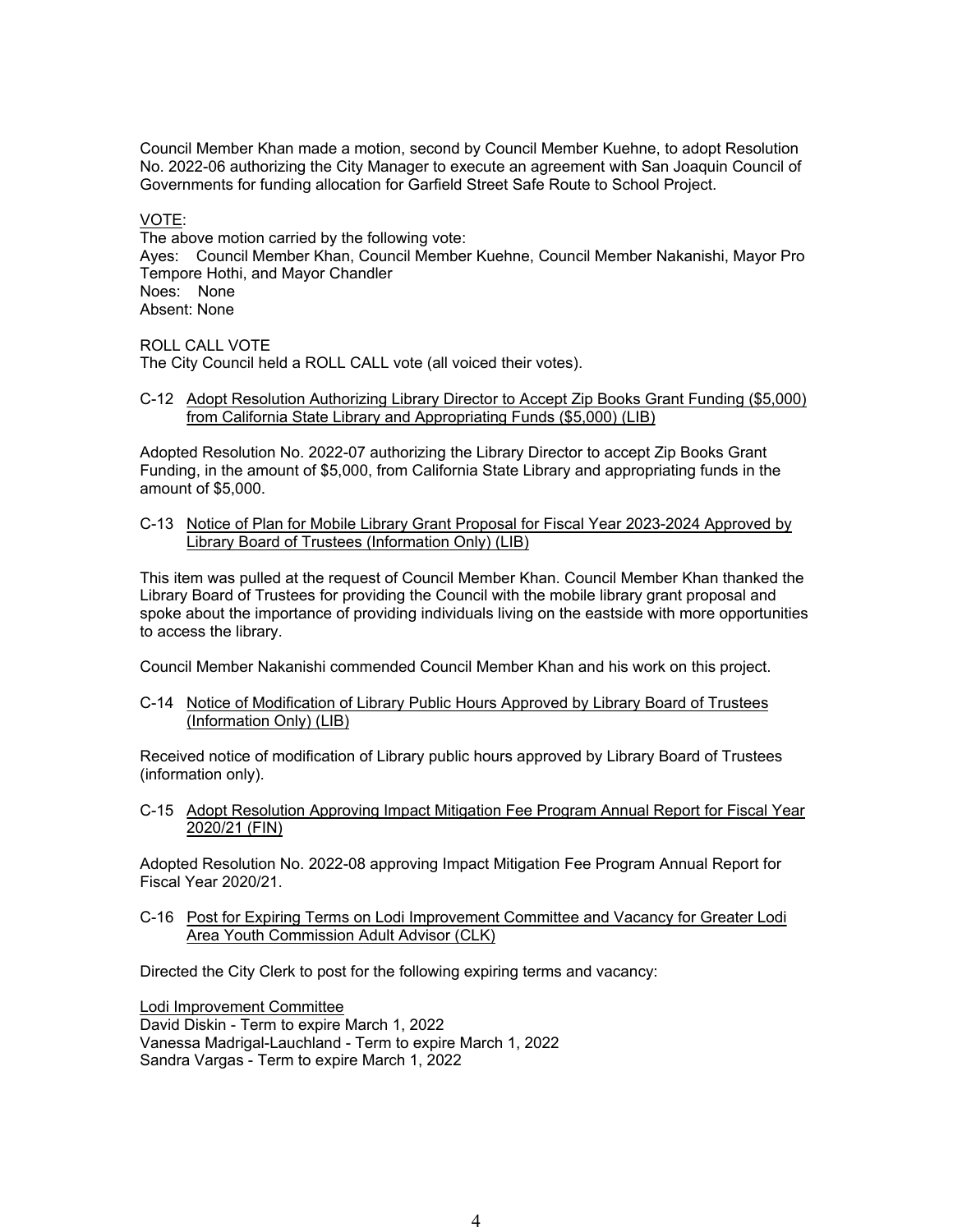Greater Lodi Area Youth Commission - Adult Advisor Breanna Meyer - Term to expire May 31, 2022

C-17 Authorize City Clerk to Grant Request for Leave to Present Late Claim, by Yousef Haddad, Pursuant to Government Code Section 911.6(a) (CLK)

Authorized the City Clerk to grant Request for Leave to Present Late Claim, by Yousef Haddad, pursuant to Government Code Section 911.6(a).

C-18 Authorize City Clerk to Grant Request for Leave to Present Late Claim, by Joanne DelSolar, Pursuant to Government Code Section 911.6(a) (CLK)

Authorized the City Clerk to grant Request for Leave to Present Late Claim, by Joanne DelSolar, pursuant to Government Code Section 911.6(a).

C-19 Adopt Resolution of Intention to Vacate Existing 16.5-Foot and 3-Foot Public Utility Easements Located at 2525 West Century Boulevard, Refer the Matter to the Planning Commission; and Set a Public Hearing for February 16, 2022 (PW)

Adopted Resolution No. 2022-09 of Intention to vacate existing 16.5-foot and 3-foot Public Utility Easements located at 2525 West Century Boulevard, refer the matter to the Planning Commission; and set a public hearing for February 16, 2022.

D. Comments by the Public on Non-Agenda Items THE TIME ALLOWED PER NON-AGENDA ITEM FOR COMMENTS MADE BY THE PUBLIC IS LIMITED TO FIVE MINUTES.

Alex Aliferis, a resident, provided public comment regarding his encounter with an aggressive transient in downtown and provided ideas to improve safety downtown. Mr. Aliferis also spoke about an accident that occurred on the train tracks.

Pete Valdez, a resident, provided public comment regarding the mobile library proposal, COVID-19 testing, and influencers. Mr. Valdez feels not everyone in the City is being served by the City Council.

Tye Brockmeier, a resident, provided public comment regarding homelessness and asked what the City is doing to address the problem.

City Manager Schwabauer spoke about the City's ACCESS Center project and how that project will provide support services to homeless individuals.

## E. Comments by the City Council Members on Non-Agenda Items

Council Member Khan reiterated the importance of the mobile library project and the program's benefit to students in District 4. Council Member Khan also asked to discuss Main Street at a Shirtsleeve Session and spoke about problems with parking and damage being done to cars parked on the street in District 4.

Mayor Chandler gifted copies of the book *Breaking Ice and Breaking Glass* by Vice Admiral Sandra Stosz USCG (Ret) to the Department Directors.

# F. Comments by the City Manager on Non-Agenda Items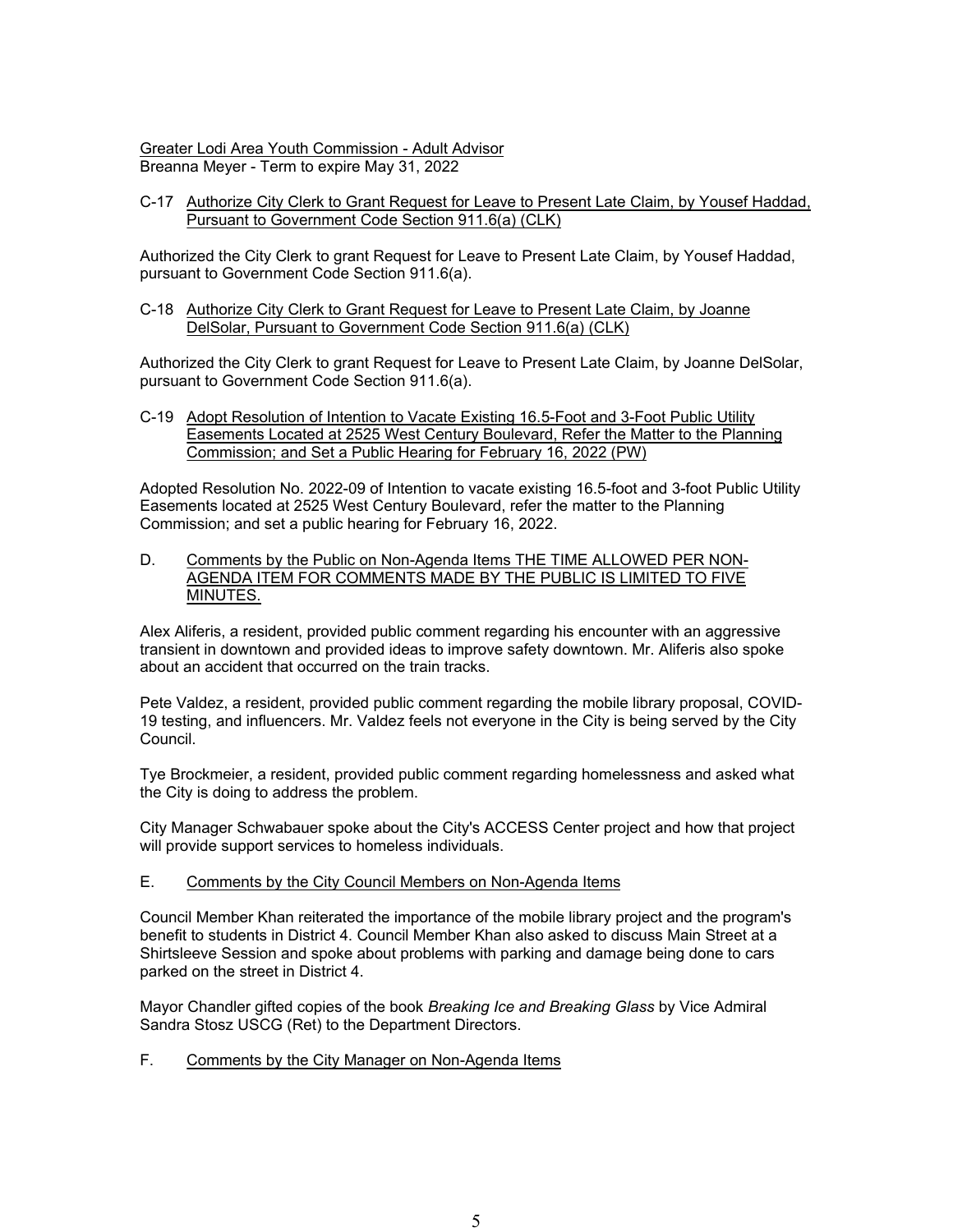## G. Public Hearings

G-1 Public Hearing to Consider Recommendation of Planning Commission to Introduce and Waive First Reading of Ordinance Amending Lodi Municipal Code Title 17 – Development Code, Article 3, "Site Planning and General Development Standards," Chapter 17.34, "Signs," by Adding Section 17.34.070.G, "Freeway Oriented Electronic Billboard," to Allow and Regulate Freeway-Oriented Electronic Message Signs and Amend Article 7, "Definitions," Chapter 17.78, "Definitions," Section 17.78.020, "Definitions of Specialized Terms and Phrases," by Adding "Freeway Oriented Electronic Billboard" (CD)

Notice thereof having been published according to law, an affidavit of which publication is on file in the office of the City Clerk, Mayor Chandler called for the public hearing to consider the recommendation of the Planning Commission to introduce and waive first reading of an ordinance amending Lodi Municipal Code Title 17 - Development Code, Article 3, "Site Planning and General Development Standards," Chapter 17.34, "Signs," by adding Section 17.34.070.G, "Freeway Oriented Electronic Billboard," to allow and regulate freeway-oriented electronic message signs and amend Article 7, "Definitions," Chapter 17.78, "Definitions," Section 17.78.020, "Definitions of Specialized Terms and Phrases," by adding "Freeway Oriented Electronic Billboard."

Planner Eric Norris provided a PowerPoint presentation regarding the proposed amendment to the Zoning Code to allow and regulate freeway oriented electronic message signs. Specific topics of discussion included existing regulations, signs in Lodi, proposed amendment, Planning Commission discussion, Caltrans review and approval, and options.

City Manager Schwabauer responded to questions asked by Council Member Nakanishi regarding the State regulations regarding signage. Council Member Nakanishi stated that he supports the changes.

Community Development Director Della Monica stated that requirements for the removal of signs no longer in use will be included in the terms of the developer agreements, in response to a question asked by Mayor Chandler.

Mayor Chandler opened the public hearing for public comment.

There being no public comments, Mayor Chandler closed the public hearing.

Community Development Director Della Monica answered questions asked by Council Member Kuehne regarding the number of signs allowed and the 1,000-foot rule. Mr. Della Monica also discussed the CalTrans appeal process.

Council Member Kuehne made a motion, second by Council Member Nakanishi, to introduce and waive first reading of Ordinance No. 1990 amending Lodi Municipal Code Title 17 - Development Code, Article 3, "Site Planning and General Development Standards," Chapter 17.34, "Signs," by adding Section 17.34.070.G, "Freeway Oriented Electronic Billboard," to allow and regulate freeway-oriented electronic message signs and amend Article 7, "Definitions," Chapter 17.78, "Definitions," Section 17.78.020, "Definitions of Specialized Terms and Phrases," by adding "Freeway Oriented Electronic Billboard."

### VOTE:

The above motion carried by the following vote:

Ayes: Council Member Khan, Council Member Kuehne, Council Member Nakanishi, Mayor Pro Tempore Hothi, and Mayor Chandler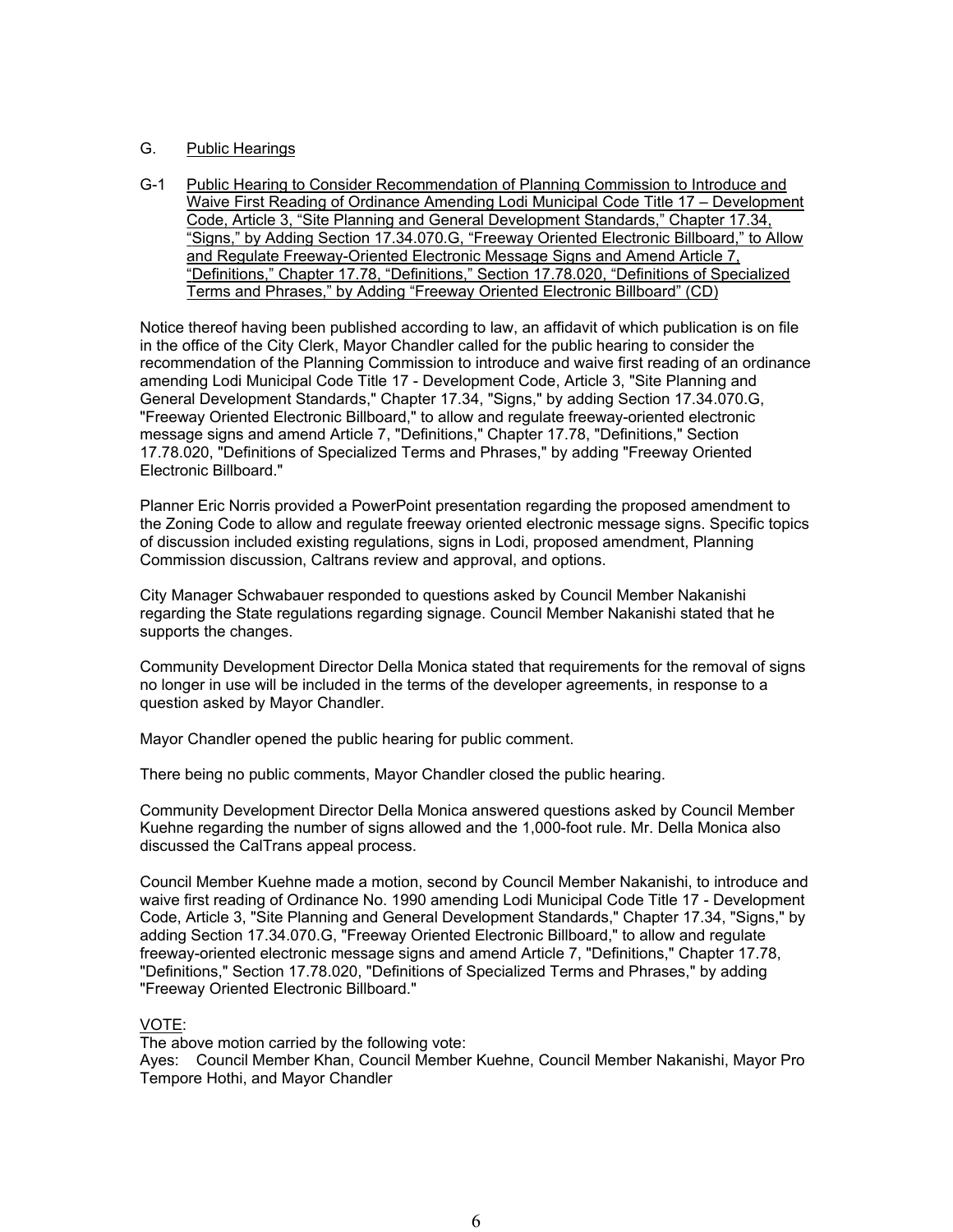Noes: None Absent: None

ROLL CALL VOTE The City Council held a ROLL CALL vote (all voiced their votes).

#### G-2 Public Hearing to Consider Adopting Resolution Setting San Joaquin County Multi-Species Habitat Conservation and Open Space Plan Development Fees for 2022 (CD)

Notice thereof having been published according to law, an affidavit of which publication is on file in the office of the City Clerk, Mayor Chandler called for the public hearing to consider adopting a resolution setting San Joaquin County Multi-Species Habitat Conservation and Open Space Plan Development Fees for 2022.

Community Development Director John Della Monica provided a PowerPoint presentation regarding 2022 San Joaquin County Multi-Species Habitat Fees. Specific topics of discussion included fee schedule approved by San Joaquin Council of Governments, basis of fee adjustments, and staff recommendation.

Mayor Chandler opened the public hearing for public comment.

There being no public comments, Mayor Chandler closed the public hearing.

Council Member Kuehne made a motion, second by Council Member Khan, to adopt Resolution No. 2022-10 setting San Joaquin County Multi-Species Habitat Conservation and Open Space Plan Development Fees for 2022.

### VOTE:

The above motion carried by the following vote: Ayes: Council Member Khan, Council Member Kuehne, Council Member Nakanishi, Mayor Pro Tempore Hothi, and Mayor Chandler Noes: None Absent: None

ROLL CALL VOTE

The City Council held a ROLL CALL vote (all voiced their votes).

G-3 Public Hearing to Introduce Ordinance Amending Lodi Municipal Code Title 13 – Public Services – by Repealing and Re-Enacting Section 13.12.150, "Connections Outside City," in Its Entirety (PW)

Notice thereof having been published according to law, an affidavit of which publication is on file in the office of the City Clerk, Mayor Chandler called for the public hearing to consider introducing an ordinance amending Lodi Municipal Code Title 13 - Public Services - by repealing and reenacting Section 13.12.150, "Connections Outside City," in its entirety.

Public Works Director Charlie Swimley provided a PowerPoint presentation regarding the introduction of an ordinance amending Lodi Municipal Code Title 17 in relation to connections outside the City. Specific topics of discussion included background, cemetery location, and proposed amendment.

Public Works Director Swimley spoke about the services provided to the City by the cemetery and the intent of the General Plan, in response to a question asked by Council Member Nakanishi.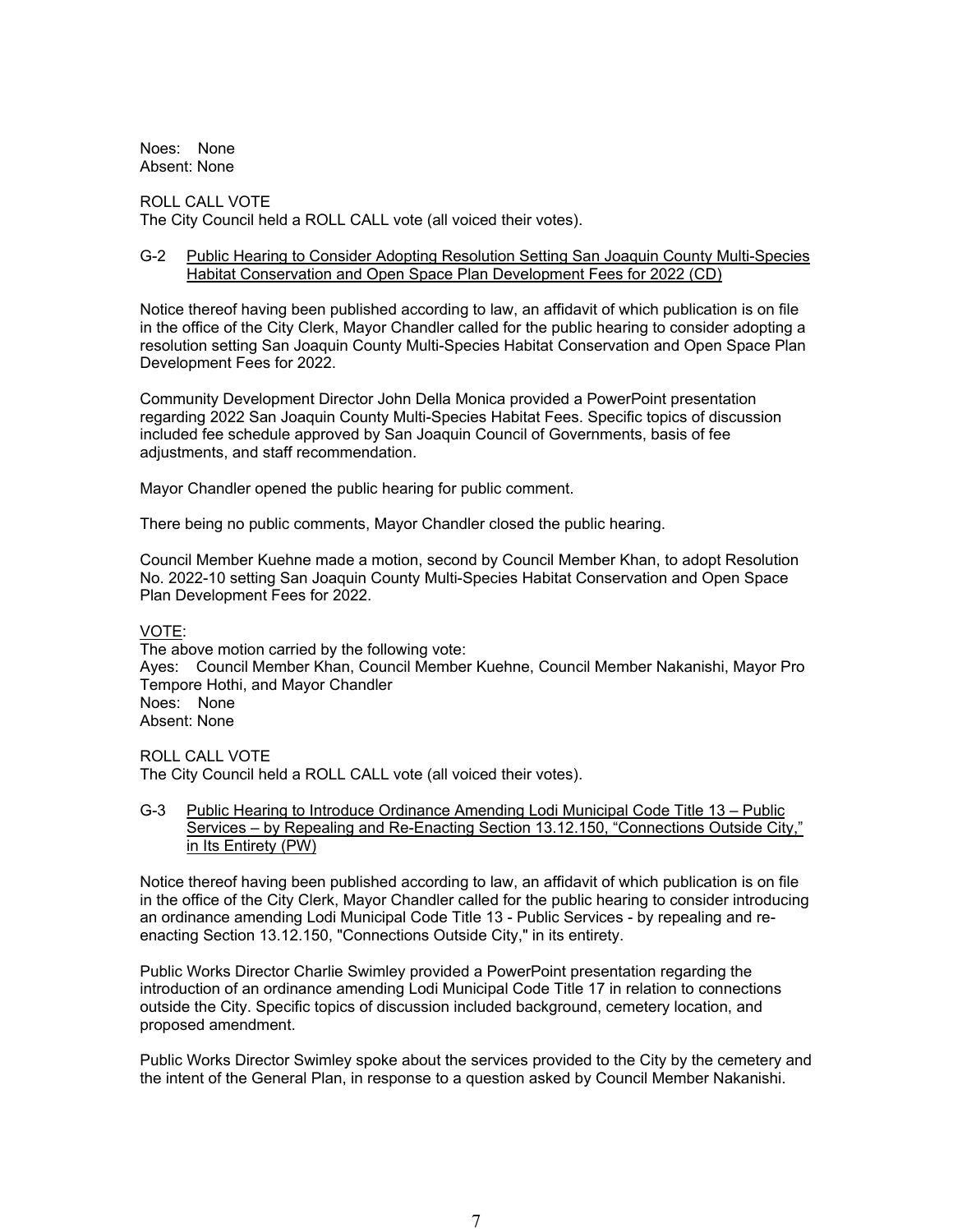Mr. Swimley answered questions asked by Council Member Nakanishi regarding the benefits of sewer service versus septic systems.

Council Member Kuehne noted that there is precedent for allowing connections for businesses that provide services to Lodi residents.

City Manager Schwabauer spoke about concerns that the sewer treatment plant may be considered a regional plant and discussed how the ordinance is crafted to clarify that this connection is accommodating a need of the community.

Mayor Chandler opened the public hearing for public comment.

There being no public comments, Mayor Chandler closed the public hearing.

Council Member Kuehne made a motion, second by Council Member Khan, to introduce Ordinance No. 1991 amending Lodi Municipal Code Title 13 - Public Services - by repealing and re-enacting Section 13.12.150, "Connections Outside City," in its entirety.

#### VOTE:

The above motion carried by the following vote: Ayes: Council Member Khan, Council Member Kuehne, Council Member Nakanishi, Mayor Pro Tempore Hothi, and Mayor Chandler Noes: None Absent: None

ROLL CALL VOTE The City Council held a ROLL CALL vote (all voiced their votes).

### H. Regular Calendar

## H-1 Receive Presentation on 2022 Point in Time Count (CD)

Neighborhood Services Manager Jennifer Rhyne provided a PowerPoint presentation regarding the 2022 Point in Time (PIT) Count. Specific topics of discussion included importance of PIT count, PIT data from 2019, 2019 homeless census and survey, PIT count dates and locations, volunteer outreach, volunteer training, use of survey tools, PIT crew committee members, and purpose of presentation.

Council Member Kuehne spoke about his experience participating in the PIT in previous years.

Neighborhood Services Manager Rhyne spoke about incentives being offered, in response to a questions asked by Council Member Kuehne.

Ms. Rhyne stated the Salvation Army is offering support, in response to a question asked by Council Member Khan.

#### H-2 Assign and Confirm Annual Appointment of City Council Members on Various Boards, Committees, and Commissions (CLK)

City Manager Schwabauer introduced the topic of Council service on various boards, committees, and commissions. Mr. Schwabauer stated that staff is recommending keeping the assignments as they are.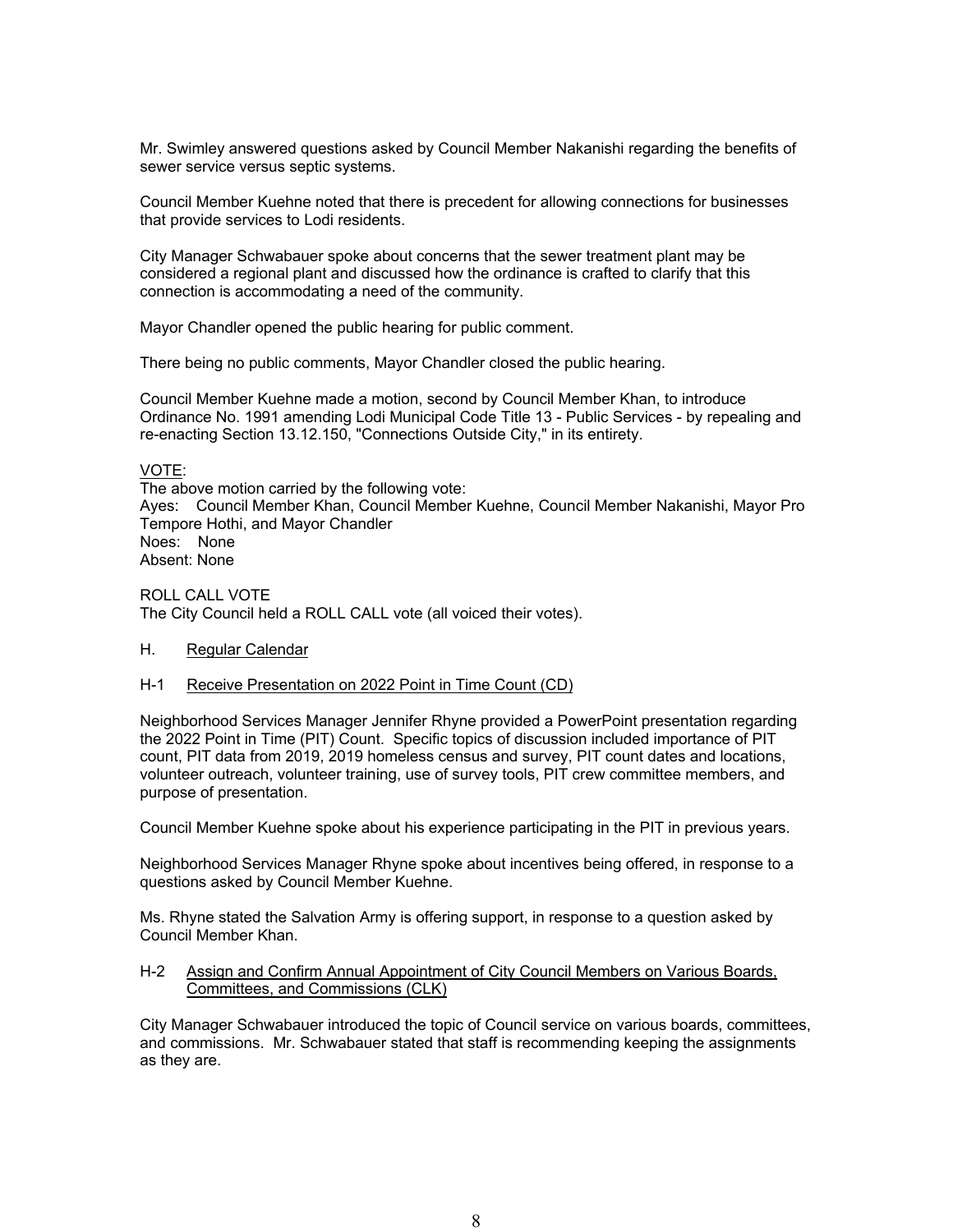Mayor Chandler made a motion, second by Council Member Khan, to assign and confirm annual appointment of City Council Members on various boards, committees, and commissions.

VOTE:

The above motion carried by the following vote: Ayes: Council Member Khan, Council Member Kuehne, Council Member Nakanishi, Mayor Pro Tempore Hothi, and Mayor Chandler Noes: None Absent: None

ROLL CALL VOTE

The City Council held a ROLL CALL vote (all voiced their votes).

### H-3 Adopt Resolution Approving Title Change, Amendments to Job Description, and Salary Adjustments for Position of Building Official (HR)

Deputy City Manager Andrew Keys provided a presentation regarding the title change, amendments to job description and salary adjustments for the position of Building Official. Specific topics of discussion included the reorganization of the Code Enforcement Division and the increased scope of responsibility of the position of Building Official.

Council Member Khan made a motion, second by Council Member Kuehne, to adopt Resolution No. 2022-11 approving the title change, amendments to job description, and salary adjustments for the position of Building Official.

ROLL CALL VOTE The City Council held a ROLL CALL vote (all voiced their votes).

H-4 Adopt Resolution Approving Memorandum of Understanding between City of Lodi and International Brotherhood of Electrical Workers for Period January 1, 2022 through December 31, 2024 (HR)

Deputy City Manager Andrew Keys introduced the Memorandum of Understanding (MOU) between the City of Lodi and the International Brotherhood of Electrical Workers. Specific topics of discussion included background information and highlights of the MOU.

Council Member Khan made a motion, second by Council Member Kuehne, to adopt Resolution No. 2022-12 approving the Memorandum of Understanding between the City of Lodi and International Brotherhood of Electrical Workers for the period January 1, 2022 through December 31, 2024.

VOTE:

The above motion carried by the following vote: Ayes: Council Member Khan, Council Member Kuehne, Council Member Nakanishi, Mayor Pro Tempore Hothi, and Mayor Chandler Noes: None Absent: None

ROLL CALL VOTE The City Council held a ROLL CALL vote (all voiced their votes).

I. Ordinances – None